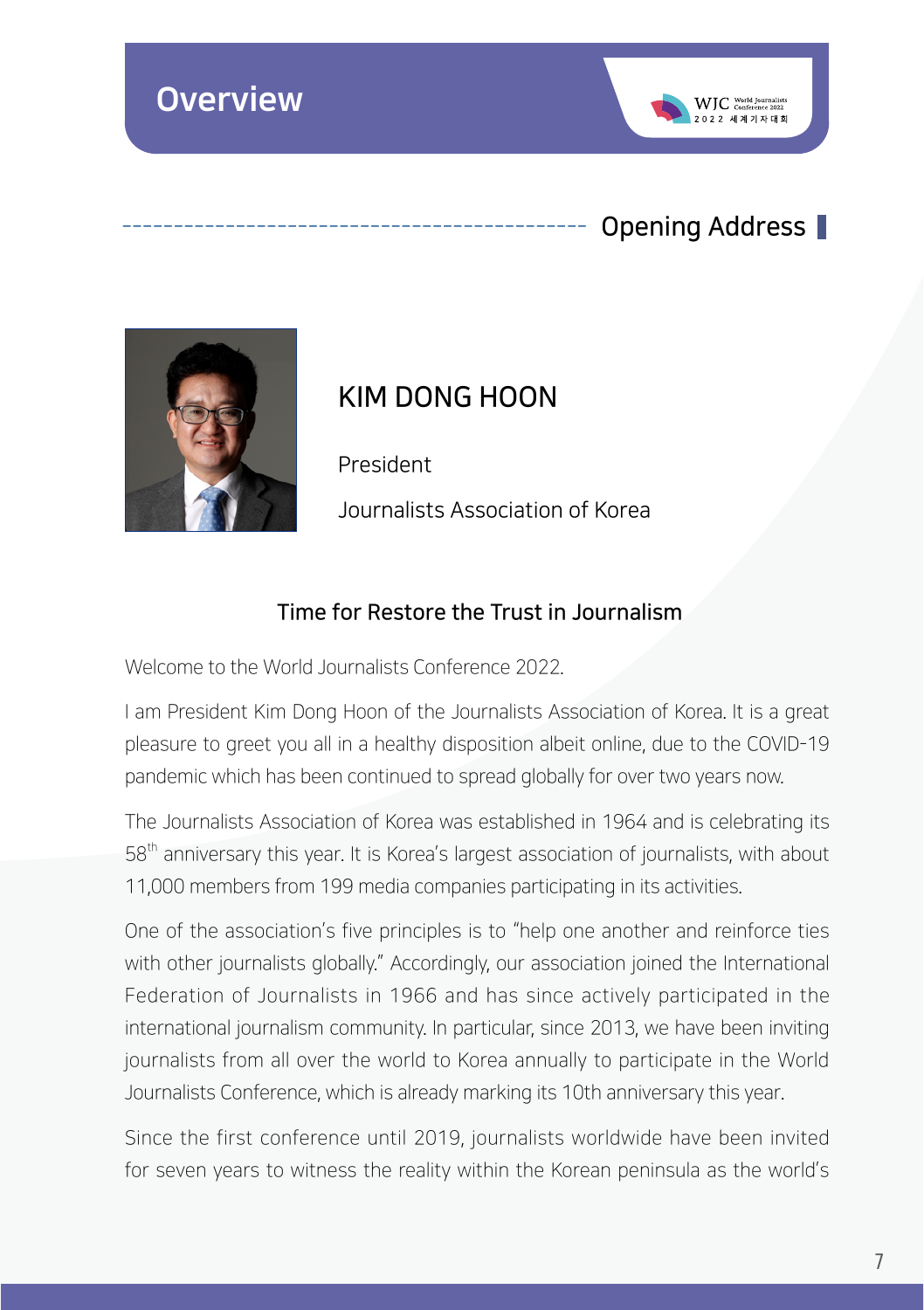# **D**ening Address

only divided nation for them to personally experience and realize the importance of peace. Apart from that, we have discussed the future of journalism at the conference and expanded talks of friendly mutual relations. I proudly share that it is becoming one of the major journalism events worldwide.

WIC North Jour

However, we have had to hold it online for three years since the COVID-19 outbreak in 2020 and its continued spread globally. I regret that we were unable to directly show you the beautiful nature and culture of Korea and the reality of our divided nation, but I am relieved that we have prepared an opportunity to contribute to the development of journalism and share the conditions and concerns of each country despite limiting it online.

#### Dear journalists,

We all share commonalities even if our country, gender, skin color, and ideologies are different. It is a fact that all journalists are working hard for freedom and peace and disseminate the truth with a warm heart and cold reasoning.

For the online conference this year, we have prepared time to discuss the theme of "Current Status of Fact-Checking by Global Journalism and the Operation of Media Self-regulatory Organization" on the first day. As distrust in journalism has accelerated since COVID-19, I anticipate the space given to listen to the efforts made to eradicate "fake news" in each country so that we may jointly introduce and supplement them to realize respectable journalism.

On the second day, we will look into each country's best practices in journalism reporting to reflect on the role of journalism under the theme "A Society Changed by Journalism." I hope this will become an excellent opportunity for you to listen to the speakers and the best practices they propose for you to apply them in your respective countries.